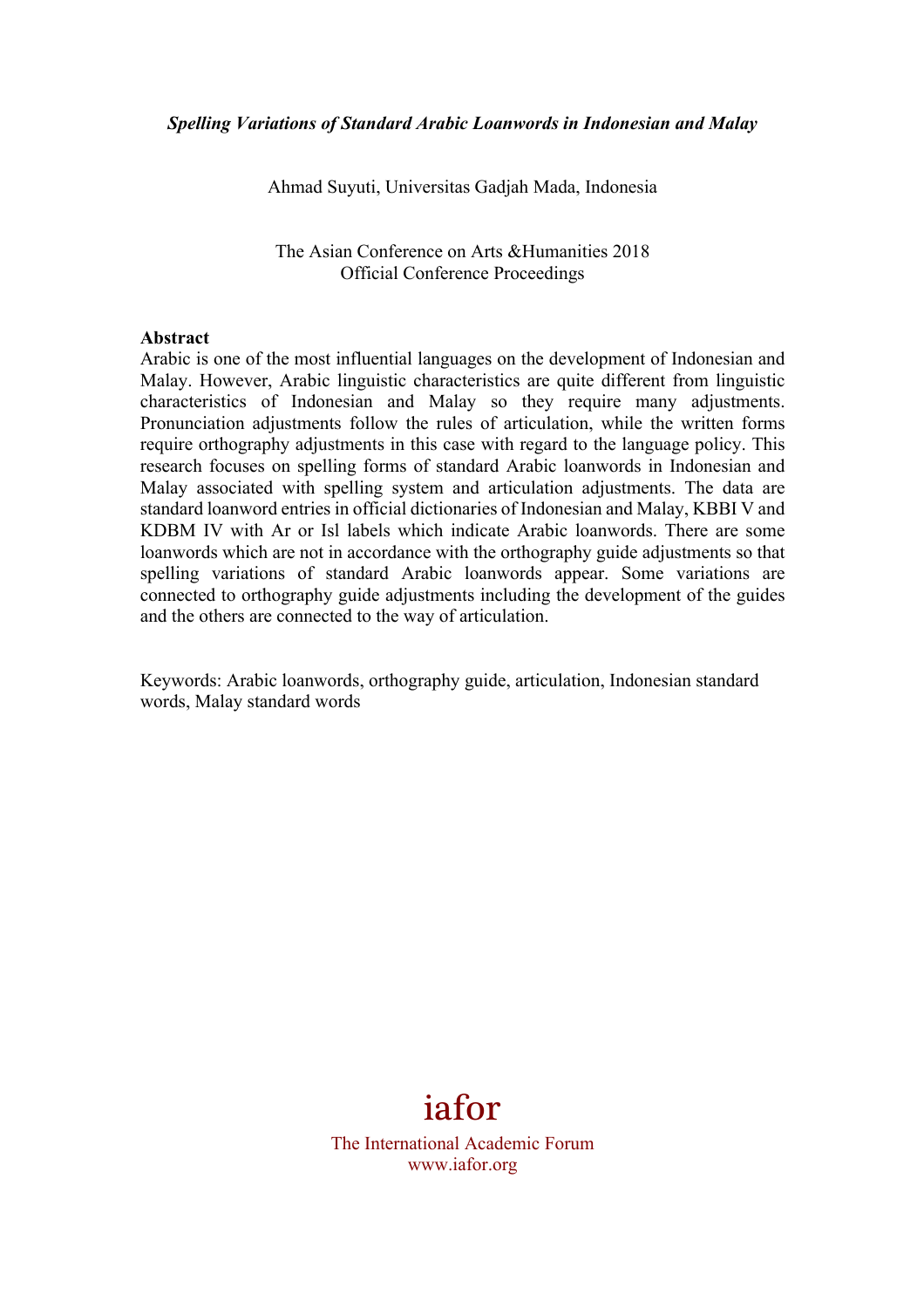### **Introduction**

Indonesian and Malay used in Malaysia are from the same language, that is the Malay language (Chaer, 2014). The both languages also absorb thousand words of the same foreign languages. Arabic is one of the most widely absorbed foreign languages by these two languages. However, their developments as a national language of different countries make the two languages apply different language policies. The orthography guide of each country plays a main role in the adjustments of foreign language loanwords that carry different language characters, including Arabic loanwords adjustment. In addition, Arabic is a language whith many differences in phonological and orthographical system if it is compared to Indonesian and Malay.

Several previous relevant studies have been done by researchers such as Yusoff and Adnan (2009), Aaron and Lopez (2015), and Suyuti (2015). However, connecting orthography, phonology, and Arabic standard loanwords in Indonesian and Malay could become something different on this field. The aim of this study is to describe spelling variations of Arabic standard loanwords in the latest version of official dictionary of Indonesian, Kamus Besar Bahasa Indonesia (KBBI) V, and Malay, Kamus Dewan Bahasa Melayu (KDBM) IV. By doing so, this study would be able to explain the effect of the rules of adjustments in orthography guide to standard loanwords.

The data in this study are entries which carry an Ar (Arabic) or Isl (Islam) label in KBBI V and Ar label in KDBM IV. This happens to indicate that those words could still be obviously compared to the origin (Arabic words). Thus, the data are not loanwords which have been fused and changed a lot. If an entry in one of the dictionaries does not carry an Ar or Isl label then the word is not used as data. By considering the criteria and distribution of graphemes and phonems of the three languages, one hundred of entries in KBBI V and KDBM IV are used as data.

Analysis methods used in this research is relate-compare methods with translational compare techniques. The comparisons used in analysis are orthographic and phonemic comparison. The orthographic comparison is used to analyze the suitability of the standard spelling with the orthography guide, while the phonemic comparison based on the articulation of the phonemes is used for additional explanation about spelling variations that is not in accordance with the orthography guide. In this study, Arabic grapheme-phonemes conversion is based on Thelwall and Sa'adeddin (IPA, 1999), Indonesian based on Chaer (2009) and also conesidering Alwi et al (2003), and Malay based on Karim et al. (2008). The form of the Arabic words are based on Sudarno (1990) and Hadi (2015). The phoneme symbols are adapted from the International Phonetic Alphabet (IPA, 199).

According to Hauge and Hsia (via Ruskhan, 2007) loanword is a totally morphemic absorbed word from another language without any morphemic element addition from the language recipient. Based on the definition, the loanwords in this research are full loanwords, not mixed or partial loanwords and translational loanwords.

Transcripting language in writing form is a duty of linguists, but it can be useful only if it is approved by the community which have a connection to political and social-cultural aspects (Moeliono, 1985). Adjustments of loanwords in Indonesian give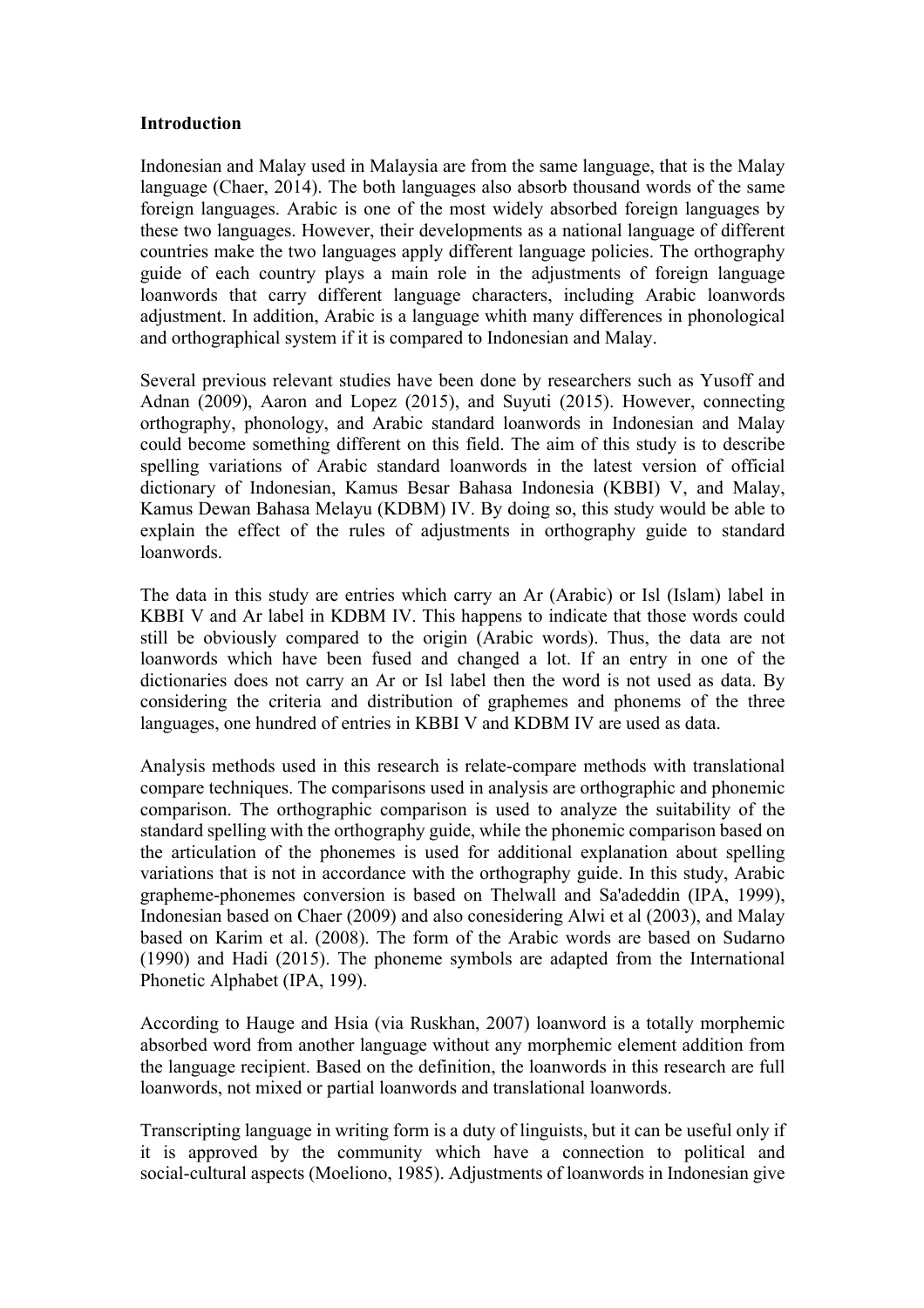more priority to visual form or written than spoken (PUPI, 2004). It is also valid in Malay, although adjustments based on pronunciation has been prioritized previously (Dahaman in Mabbim, 1992). It reveals that Indonesian and Malay linguists, especially state language institution, focus on absorbing written forms of the loanwords.

The writing of language symbols is referred to the transcription. Chaer (2009) explains that there are three language transcriptions, i.e. phonetic, phonemic, and graphemic or orthographic transcription. Phonetic transcription uses phone as the unit, the smallest sound language unit. Phonemic transcription uses phoneme as the unit, a distinct unit of the language sound that distinguish one word from another. Graphemic transcription uses letters arranged into the spelling system (orthography guide). Spelling system is graphic conversions, an agreement of the speakers to write down their language. Now, the Indonesian official spelling system is Pedoman Umum Ejaan Bahasa Indonesia (PUEBI) and the Malay official spelling system is Pedoman Umum Ejaan Bahasa Melayu (PUEBM). All of the transcriptions are connected to symbolizing language in written form.

Arabic has 29 consonant phonemes and 8 vowel phonemes including diphthong (Thelwall and Sa'adeddin in IPA, 1999). The number of Arabic graphemes are 29 consonants, 3 vowels and 1 diacritic to represent double letters. Indonesian has 23 consonant phonemes and 10 vowel phonemes including diphthong (Chaer, 2009). On the other hand, Alwi et al (2003) mentioned 22 consonants only, glotal stop is regarded as an alophone of phoneme /k/. Malay has 27 consonant phonemes and 9 vowel phonemes including diphthong (Karim et al, 2008). Indonesian has 26 letters and 4 compound letters (PUEBI, 2015). Malay has 26 letters and 5 compound letters (Dewan Bahasa dan Pustaka, 1992).

## **Discussion**

### **Spelling Variations of Standard Arabic Loanwords in Indonesian**

Based on the data, eleven graphemes are found in standard Arabic loanwords which are variously spelled. The eleven graphemes are  $\leq$ ,  $\leq$ ,  $\leq$ ,  $\leq$ ,  $\leq$ ,  $\leq$ ,  $\leq$ ,  $\leq$ ,  $\leq$ ,  $\leq$ ,  $\leq$ ,  $\leq$ ,  $\leq$ ,  $\leq$ ,  $\leq$ ,  $\leq$ ,  $\leq$ ,  $\leq$ ,  $\leq$ ,  $\leq$ ,  $\leq$ ,  $\leq$ ,  $\leq$ ,  $\leq$ ,  $\leq$ , the eleven graphemes, only  $\langle \psi \rangle$  and  $\langle \psi \rangle$  that the phonemes, /q/ and /S/, are not available in Indonesian, while the phonemes of the other graphemes are available in Indonesian, including phonemes /ʃ/ absorbed from Arabic. There are six variations in accordance with the PUEBI, namely <, و, ي,  $\xi$ , أ,  $\zeta$  and five are not in accordance with PUEBI, namely  $\leq$   $\omega$ ,  $\infty$ ,  $\infty$ ,  $\infty$ ,  $\infty$   $\infty$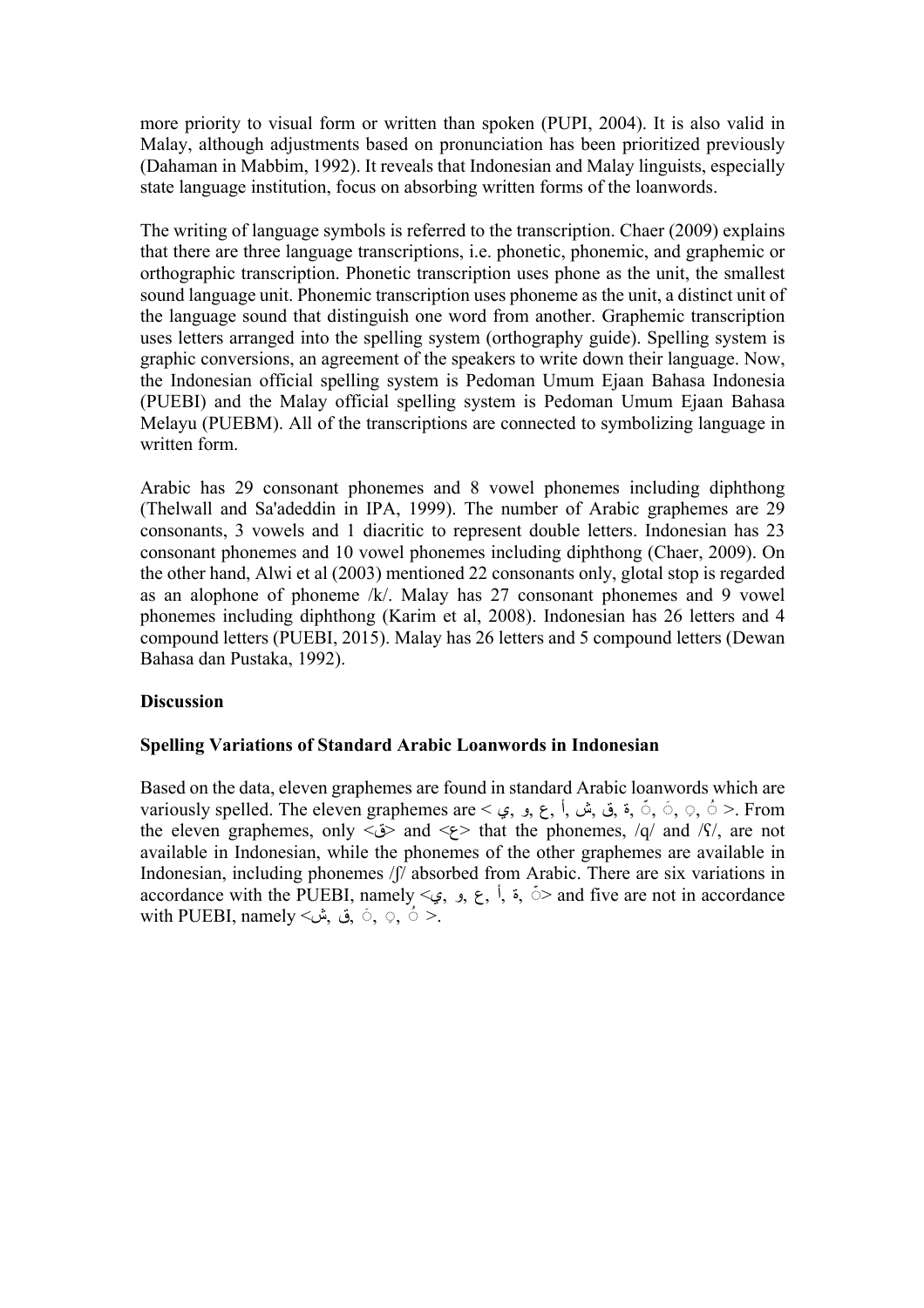| Arabic   | Indonesian          | Arabic   | Indonesian |  |
|----------|---------------------|----------|------------|--|
| Grapheme | Grapheme            | Grapheme | Grapheme   |  |
|          | Variations          |          | Variations |  |
| ي        | y, i, $\varnothing$ | ش        | sy, s      |  |
| و        | $w, u, \emptyset$   | ق        | k, q       |  |
|          | k, Ø                | ó        | a, e       |  |
|          | k, Ø                | ୍        | i, e       |  |
| ڎ        | h, t                | ं        | u, o       |  |
| ៍        | single,             |          |            |  |
|          | double              |          |            |  |

Table 1: Arabic Graphemes Written with Spelling Variations in Indonesian

Variations that appears on grapheme < $\epsilon \geq$  are <y, i, Ø> on data A1, A47 (خیر becomes *khair*), and A20. On grapheme  $\leq$   $\geq$  variations that appears are  $\leq$ w, u, Ø $>$  on data A91, A92 (یوم becomes *yaum*), and A90. Those are commonly found because grapheme <ي < and  $\leq$  represent semivowel phonemes /i/ and /w/ which in PUEBI is denoted with grapheme  $\langle y, i, \emptyset \rangle$  and  $\langle w, u, \emptyset \rangle$ . Grapheme  $\langle \rangle$  and  $\langle \rangle$  are found in variations  $\langle k \rangle$ and < $\emptyset$ > on data A12 and A68 for grapheme < $\epsilon$ > and A58 (مؤمن becomes *mukmin*) and A90 for grapheme  $\langle \rangle$ . Those are in accordance with the PUEBI,  $\langle \rangle$  and  $\langle \rangle$  absorbed into  $\langle k \rangle$  when at the end of syllable and become vowel or not denoted as at the middle and the beginning of the word. Related to the phoneme,  $\frac{\pi}{3}$  which is not available in Indonesia would be applied as  $/2/$ , the closest place of articulation phoneme which is available in Indonesian.

Grapheme  $\leq$  absorbed into  $\leq$  on data A45 and  $\leq$  on data A51. It is in accordance with the PUEBI, but not related to the closeness of articulation phonemes which is represented, but related to the Arabic spelling system. Grapheme  $\leq$  > represents /t/ as it is followed by vowel and  $/h/$  as it is not followed by vowel. Grapheme  $\leq$  > which represents double phonemes absorbed into single grapheme on data A15 and double grapheme on data A4. It is in accordance with the PUEBI explaining double grapheme absorbed into a single except words which can be confusing. Related to the articulation, actually there is no double phonemes in Indonesian.

Grapheme  $\ll \omega$  that represents /ʃ/ is regulated in PUEBI that it is absorbed into  $\ll y$ , but in the data there are two variations, <sy> on data A78 and <s> on data A70. Related to the articulation, phoneme  $\sqrt{f}$  represented by grapheme  $\langle s \rangle$  and phoneme  $\sqrt{s}$ represented by grapheme <s> are similar, but it is indicate dissonance with PUEBI. Grapheme < $\check{\mathcal{O}}$  that represents /q/ absorbed in two variations, <q> on A65 (قضاء) menjadi *qada*) and <k> on A49. It is not in accordance with the PUEBI explaining that  $\leq$  is absorbed into  $\leq k$ . Although in PUEBI is described that grapheme  $\leq q$  is used for special purposes only, but data A65 and A49 have same status, namely loanwords from Arabic and Islamic terms which should be absorbed with same spelling adjustments. Related to the articulation, phoneme /q/ is not available in Indonesian and phoneme /k/ is the most similar. Grapheme  $\leq \tilde{\circ}$  > representing phoneme /a/ is absorbed into  $\leq a$  on A1 and  $\leq e$  on A20. It is not in accordance with the PUEBI explaining  $\leq$  $\epsilon >$  is absorbed into  $\leq a$ . Grapheme  $\leq$   $\geq$  representing phoneme /i/ is absorbed into  $\leq$  i> on A51 and <e> on A80 (ریقةِ ط menjadi *tarekat*). Related to the articulation, phoneme /e/ is at the middle which is often replace the sound /i/ in spoken language, but not replace phoneme /a/. Grapheme  $\langle \hat{\phi} \rangle$  representing phonem /u/ is absorbed into  $\langle u \rangle$  on A49 and  $\leq_0$  on A97 and A98. Phoneme /u/ and /o/, both are back vowels so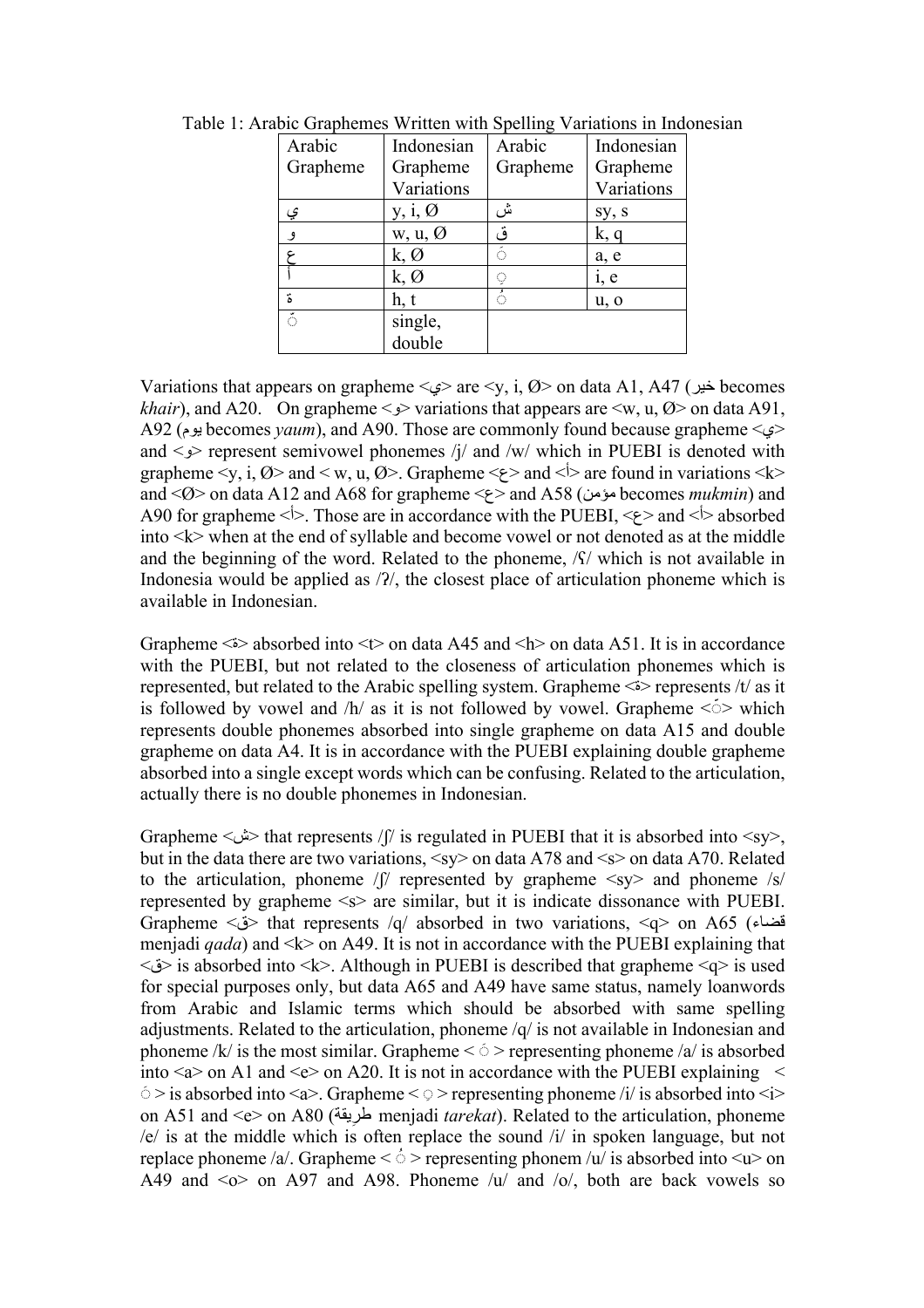replacement phoneme /u/ with /o/ is often occurs in spoken language. All of variations of the equivalent absorbed vowels are not accordance with PUEBI which describes /a/, /i/, and /u/ from Arabic are absorbed into same sounds.

## **Comparison of Spelling Variations of Standard Arabic Loanwords in Indonesia and Malay**

There are nine graphemes which are absorbed in variations in Malay, namely  $\leq \xi$ ,  $\zeta$ ,  $\zeta$ , أ, ق, ق, أ,  $\circ$  >. PUEBM does not specifically describe about Arabic loanwords. However, if it is connected with PUEBI and the prevalence of the of Malay loanword forms about the nine variations found, there are three graphemes which are not in accordance with the orthography guide, namely  $\langle \circ \rangle$ ,  $\langle \circ \rangle$ ,  $\langle \circ \rangle$ ,  $\langle \circ \rangle$ .

| Arabic   | Indonesian        | Arabic   | Malay             |  |
|----------|-------------------|----------|-------------------|--|
| Grapheme | Grapheme          | Grapheme | Grapheme          |  |
|          | Variations        |          | Variations        |  |
| ي        | $y, i, \emptyset$ | ي        | $y, i, \emptyset$ |  |
| و        | $w, u, \emptyset$ | و        | $w, u, \emptyset$ |  |
| ع        | $k, \emptyset$    | ع        | $k, \emptyset$    |  |
|          | $k, \emptyset$    |          | $k, \emptyset$    |  |
| ة        | h, t              | ة        | h, t              |  |
| ं        | single,           | Ŏ        | single,           |  |
|          | double            |          | double            |  |
|          | sy, s             | ش        | sy, s             |  |
| ش<br>ق   | k, q              | ق        | k, q              |  |
| Q        | i, e              | Ç.       | i, e              |  |
| ó        | a, e              |          |                   |  |
| ं        | u, o              |          |                   |  |

Table 2: Comparison of Spelling Variations in Indonesian and Malay

Explanation about spelling variations of the seven graphemes including  $\leq \circ$   $>$  does not have a lot of differences from the explanation on the Indonesian above. However, there is a difference in absorption of grapheme <ش<. Only one of the grapheme found which is absorbed into <s> on A16 (درویش becomes *darwis*), in Malay, while in Indonesian it is found in two words on data A16 dan A70. Spelling variation about grapheme  $\leq \geq \infty$  in the form of  $\leq k$  is found in five words in Malay, while in Indonesia it occurs in many words. Writing of double grapheme from grapheme  $\langle \cdot \rangle$  absorption is more found in Malay, data A4, A15, and A86 (دینّ ال أصول becomes *usuluddin*), while in Indonesian it only occurs on data A86. Beside those words, Indonesian and Malay use double grapheme (double <l>) for words which consist of word *Allah*. In addition, on case A60, there is grapheme  $\leq \geq$  with  $\leq$   $\circ$  > indicating double phoneme. In Malay, these graphemes are absorbed into  $\langle iv \rangle$ , while in Indonesia these grapheme are absorbed into single grafem,  $\langle v \rangle$ .

Generally, both Indonesian and Malay have similarities in absorptions of seven Arabic loanword graphemes. Nevertheless, there is a bit difference in the writing of grapheme  $\langle \cdot | \cdot \rangle$ . In Malay grapheme  $\langle \cdot | \cdot \rangle$  without vowel is absorbed consistently into  $\langle k \rangle$ , including at the end of word on data A90, while in Indonesian grapheme  $\langle \cdot \rangle$  is absorbed into  $\langle k \rangle$ , but it is removed at the end of word on data A90. Whereas, in Indonesian and Malay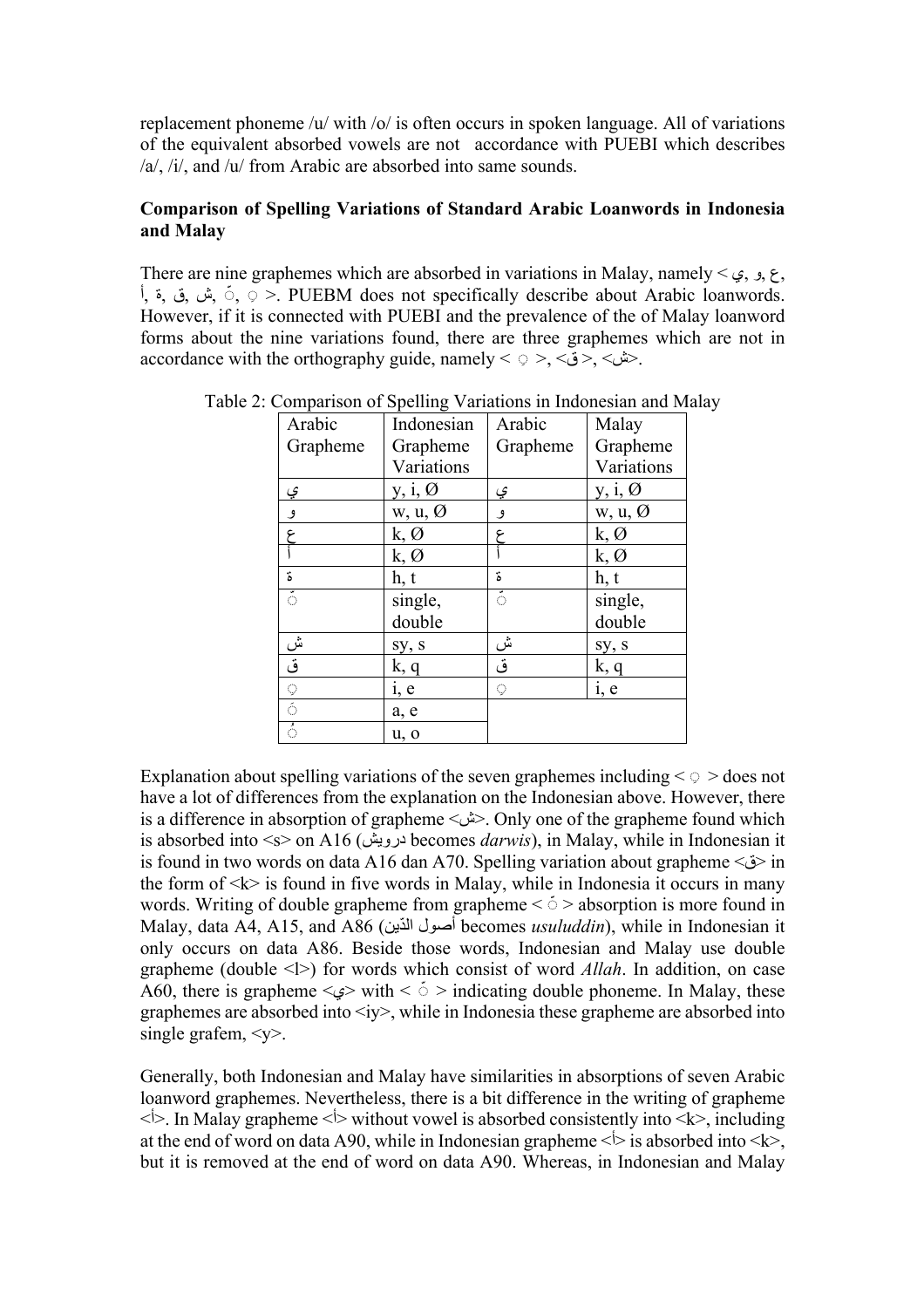graphem  $\leq$  which is not followed by vowel consistenly becomes  $\leq$  k  $>$ , but there is an omission of the equivalent grapheme on A12 in Malay.

Comparing to Indonesian, Malay has fewer loanwords spelled variously. Three graphemes <  $\tilde{\psi}$ , ق,  $\tilde{\psi}$  are found only slight variations in Malay, but in Indonesian these are found a lot of variations. Besides, Malay absorbs consistently grapheme  $\langle z \rangle$  into  $\langle h \rangle$ , while in Indonesian an omission of the equivalent grapheme occurs on A25. Grapheme or diacritical mark  $\leq$   $\leq$  > is always written with grapheme  $\leq$ a $>$  in Malay, but in Indonesian it is still written variously.

In addition to the differences in absorption of the graphemes above, Malay has a difference in absorption grapheme  $\langle \dot{\xi} \rangle$ . Indonesian absorbs grapheme  $\langle \dot{\xi} \rangle$  into  $\langle g \rangle$ and no variation in standard Arabic loanwords. Malay absorbs it into  $\langle gh \rangle$  and also no variation in standard Arabic loanwords. In this regard, Malay has phonemes /ɣ/ represented grapheme <gh> which is the absorption of Arabic that is not available in Indonesian. Here is a table of the differences of Arabic loanwords in Indonesian and Malay.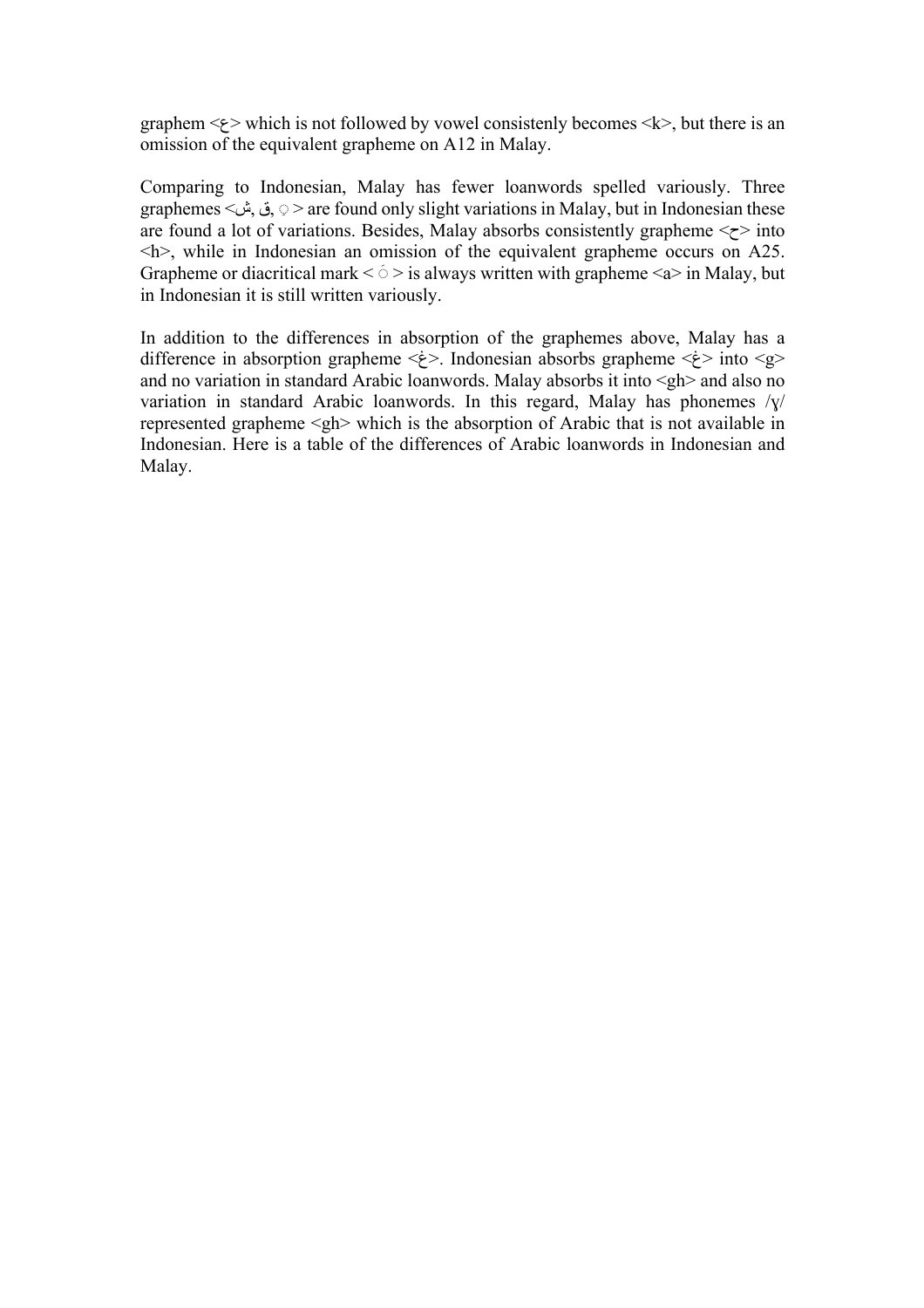| Arabic              |                                      | Indonesian |                                      | Malay               |                          | Differen-                | Code             |
|---------------------|--------------------------------------|------------|--------------------------------------|---------------------|--------------------------|--------------------------|------------------|
| Graphemi            | Phonemic                             | Graphemic  | Phonemic                             | Graphemic           | Phonemic                 | ce                       |                  |
| $\mathbf c$         |                                      |            |                                      |                     |                          |                          |                  |
| أبديّة              | /abadijjah                           | abadiah    | /abadijah/                           | abadiah,<br>abadiat | /abadijah/<br>/abadijat/ | $h$ — $h$ ,t             | A1               |
| اللُّهمّ            | /al <sup>s</sup> l <sup>s</sup> aahu | Allahuma   | /allahuma/                           | Allahum             | /allahuma                | Single-                  | A <sub>4</sub>   |
|                     | mma/                                 |            | /al <sup>c</sup> l <sup>c</sup> ahum | ma                  |                          | double                   |                  |
|                     |                                      |            | a/                                   |                     | /al'I'ahu                |                          |                  |
|                     | /burqa <sup>c</sup> /                | burkak     | /burka?/                             | burka               | ma/<br>/burka/           | $k - Q$                  | A12              |
| <u>برقع</u><br>ضمّة | /dˤammah                             | damah      | /damah/                              | dammah              | /damah/                  | Single-                  | A15              |
|                     |                                      |            |                                      |                     | /dammah                  | double                   |                  |
|                     |                                      |            |                                      |                     |                          |                          |                  |
| امير                | /amijr/                              | emir       | /emir/                               | amir                | /amir/                   | $e-a$                    | A20              |
| فقيه                | /faqijh/                             | fakih      | /fakih/                              | faqih               | /faqih/                  | $k - q$                  | A21              |
| فرق                 | /farq/                               | farak      | /farak/                              | faraq               | /faraq/                  | $k - q$                  | A23              |
| فارق                | /faariq/                             | farik      | /farik/                              | fariq               | /fariq/                  | $k$ —q                   | A24              |
| فنحة                | /fathah/                             | fatah      | /fatah/                              | fathah              | /fathah/                 | $\emptyset$ -h           | A25              |
| فقهاء               | /fuqahaa?                            | fukaha     | /fukaha/                             | fuqaha              | /fuqaha/                 | $k - q$                  | A28              |
| كفَّار ة            | /kaffaarah                           | kafarat    | /kafarat/                            | kafarah             | /kafarah/                | $t-h$                    | A45              |
| قنوت                | /qunuwt/                             | kunut      | /kunut/                              | qunut               | /kunut/                  | $k - q$                  | A49              |
| ليلةالقدر           | /lajlatul                            | Lailatulka | /lajlatulka                          | Lailatulqa          | /lailatulk               | $k - q$                  | A50              |
|                     | qadr/                                | dar        | dar/                                 | dar                 | a                        |                          |                  |
|                     |                                      |            |                                      |                     | dar/                     |                          |                  |
| مغفرة               | /mayfirah                            | magfirah   | /makfirah/                           | maghfirat           | /mayfirat/               | $g$ -gh,<br>$h$ —t       | A51              |
| مغرب                | /mayrib/                             | magrib     | /magrib/                             | maghrib             | /mayrib/                 | $g$ -gh                  | A52              |
| مغرور               | /mayruwr                             | magrur     | /makrur/                             | maghrur             | $/$ mayrur $/$           | $g$ -gh                  | A53              |
| مميّز               | /mumajjiz                            | mumayiz    | /mumajiz/                            | mumaiyiz            | /mumaiji<br>$Z^{/}$      | $\overline{\omega_{-i}}$ | A60              |
| سعادة               | /safaadah                            | saadah     | /sa?adah/                            | saadah<br>saadat    | /sa?adah/<br>/sa?adat/   | $h$ — $h$ ,t             | A68              |
| شخص                 | $\sqrt{\text{faxs}}$                 | sakhsi     | /saxsi/                              | syakhsi             | $/$ faxsi $/$            | $s$ -sy                  | A70              |
| شبهة                | /fubhah/                             | syubhat    | /fuphat/                             | syubhah             | /fuphah/                 | $t-h$                    | A78              |
| تحفة                |                                      | tuhfah     |                                      | tuhfah,             | /tuhfah/                 | $h$ — $h$ ,t             |                  |
|                     | /tuħfah/                             |            | /tuhfah/                             | tuhfat              | /tuhfat/                 |                          | A83              |
| وضوء                | /wud <sup>s</sup> uw?                | wudu       | /wudu/                               | wuduk               | /wudu?/                  | $\emptyset$ -k           | A90              |
| وقف                 | /wuquf/                              | wukuf      | /wukuf/                              | wuquf               | /wukuf/                  | $k - q$                  | A91              |
| زحال                | /zuħaal/                             | zohal      | /zohal/                              | zuhal               | /zuhal/                  | $0 - u$                  | A97              |
| زهرة                | /zuhrah/                             | zohrah     | /zohrah/                             | zuhrah              | /zuhrah/                 | $0 - u$                  | A98              |
| ذرّيّة              | /ðurrijjah/                          | zuriah     | /zurijah/                            | zuriat              | /zurijat/                | $h$ —t                   | A10              |
|                     |                                      |            |                                      |                     |                          |                          | $\boldsymbol{0}$ |

Table 3: The Differences of Standard Arabic Loanwords in Indonesian and Malay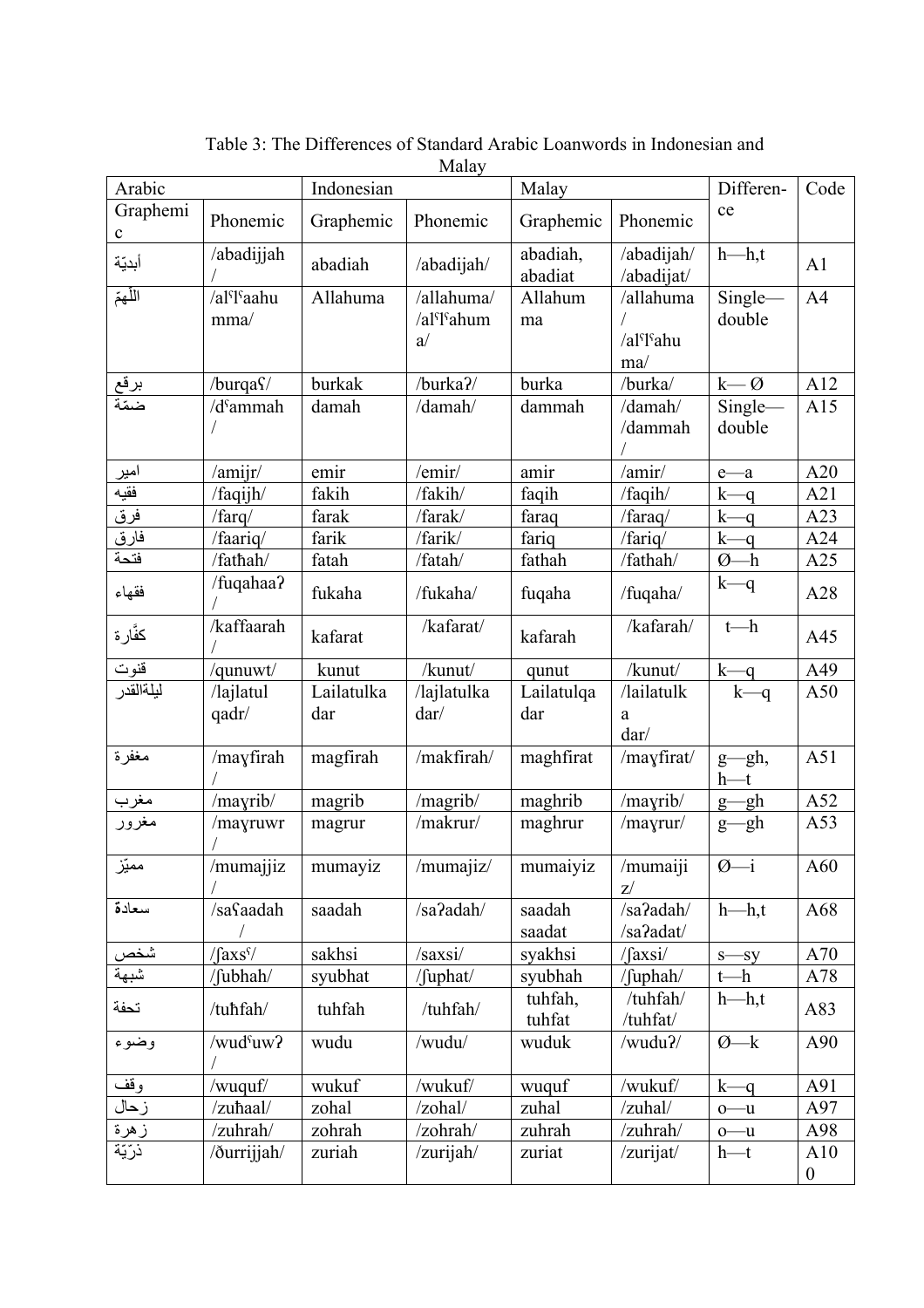## **Conclusion**

Based on the discussion above, it can be concluded that the standard Arabic loanwords in Indonesian are written variously. Not all words are written in accordance with the rules of loanword writing in orthography guide, PUEBI, although the words have Ar label indicating that the words are clearly absorbed from Arabic and still own Arabic trait. Spelling variations found are still related to letters that represent phonemes that still have the same or near place of articulation so that the difference is not too far.

Spelling variations in standard Arabic loanwords in Indonesian and Malay do not have much differences. Based on the result above, spelling variations found in Malay are less than in Indonesian. This indicates the level in conformity with the rules of loanwords writing in orthography guide that is higher. In addition, the consistency of original form maintaining of loanword is higher than Indonesian. In Malay, spelling variations found are still related to letters that represent phonemes that still have the same or near place of articulation too. Besides, Indonesian has one standard word form for each loanword, while in Malay there are still many two standard word forms for a loanword.

### **Acknowledgement**

The Author would like to thank to Indonesia Endowment Fund for Education (*Lembaga Pengelola Dana Pendidikan*, LPDP) for financially supporting to attend The Asian Conference on Arts and Humanities 2018 (ACAH 2018) held in Kobe, Japan (March 30—April 1, 2018).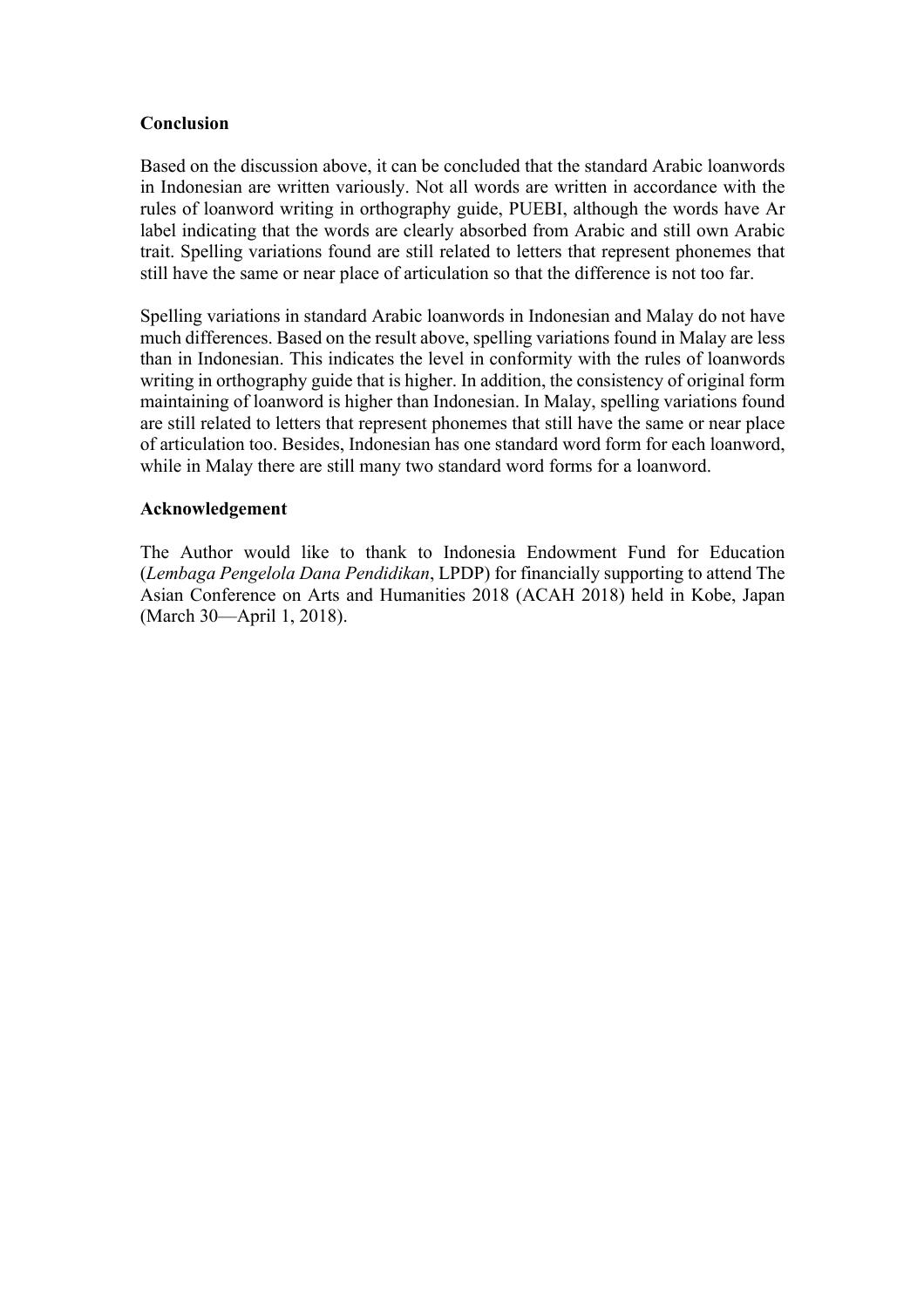## **References**

Alwi, H. et al. (2003). *Tata Bahasa Baku Bahasa Indonesia Edisi Ketiga*. Jakarta: Balai Pustaka.

Badan Pengembangan dan Pembinaan Bahasa (2016). *Kamus Besar Bahasa Indonesia Edisi Kelima* (Version 0.1.5 Beta) [Mobile application]. Available at https://play.google.com/store/apps /details?id=yuku.kbbi5 (Accessed 19 September 2017).

Chaer, A. (2009). *Fonologi Bahasa Indonesia.* Jakarta: Rineka Cipta.

\_\_\_\_\_\_\_\_ (2014). *Sosiolinguistik Perkenalan Awal.* Jakarta: Rineka Cipta.

Dewan Bahasa dan Pustaka (1992). *Pedoman Umum Ejaan Bahasa Melayu.* Kuala Lumpur: Dewan Bahasa dan Pustaka.

\_\_\_\_\_\_\_\_ (2005). *Kamus Dewan Edisi Keempat* in *Pusat Rujukan Persekutuan Melayu* [Online]. Available at http://prpm.dbp.gov.my/ (Accessed 20 September 2017).

Hadi, S. (2015). *Kata-Kata Arab dalam Bahasa Indonesia,* Yogyakarta, UGM University Press.

Harun, M. and Lubis, M. (2015). Analisis Penggunaan Serapan Bahasa Arab dalam Bahasa Indonesia dan Melayu sebagai Bahasa Komunikasi. *Seminar Internasional Memperkokoh Bahasa Indonesia sebagai Bahasa Internasional Melalui Diplomasi Bahasa, Sastra, dan Budaya*. Malang, 28 September, Unisma.

Indonesia, Kementerian Pendidikan dan Kebudayaan Republik Indonesia (2015). *Pedoman Umum Ejaan Bahasa Indonesia* (PUEBI). Jakarta: Kementerian Pendidikan dan Kebudayaan.

Indonesia, Departemen Pendidikan Nasional Republik Indonesia (2004). *Pedoman Umum Pembentukan Istilah* (PUPI). Jakarta: Departemen Pendidikan Nasional.

International Phonetic Association (1999). *Handbook of the International Phonetic Association.* Cambridge: Cambridge University Press.

Karim, N. S. et al. (2008). *Tatabahasa Dewan Edisi Ketiga.* Kuala Lumpur: Dewan Bahasa dan Pustaka.

Majlis Bahasa Brunei Darussalam-Indonesia-Malaysia (Mabbim) (1992). *Ke Arah Pembentukan Istilah yang Sempurna.* Kuala Lumpur: Dewan Bahasa dan Pustaka.

Moeliono, A. M. (1985). *Pengembangan dan Pembinaan Bahasa Ancangan Alternatif di Dalam Perencanaan Bahasa.* Jakarta: Djambatan.

Ruskhan, A. (2007). *Bahasa Arab dalam Bahasa Indonesia.* Jakarta: Grasindo.

Sudarno (1990). *Kata Serapan dari Bahasa Arab.* Jakarta: Arikha Medika Cipta.